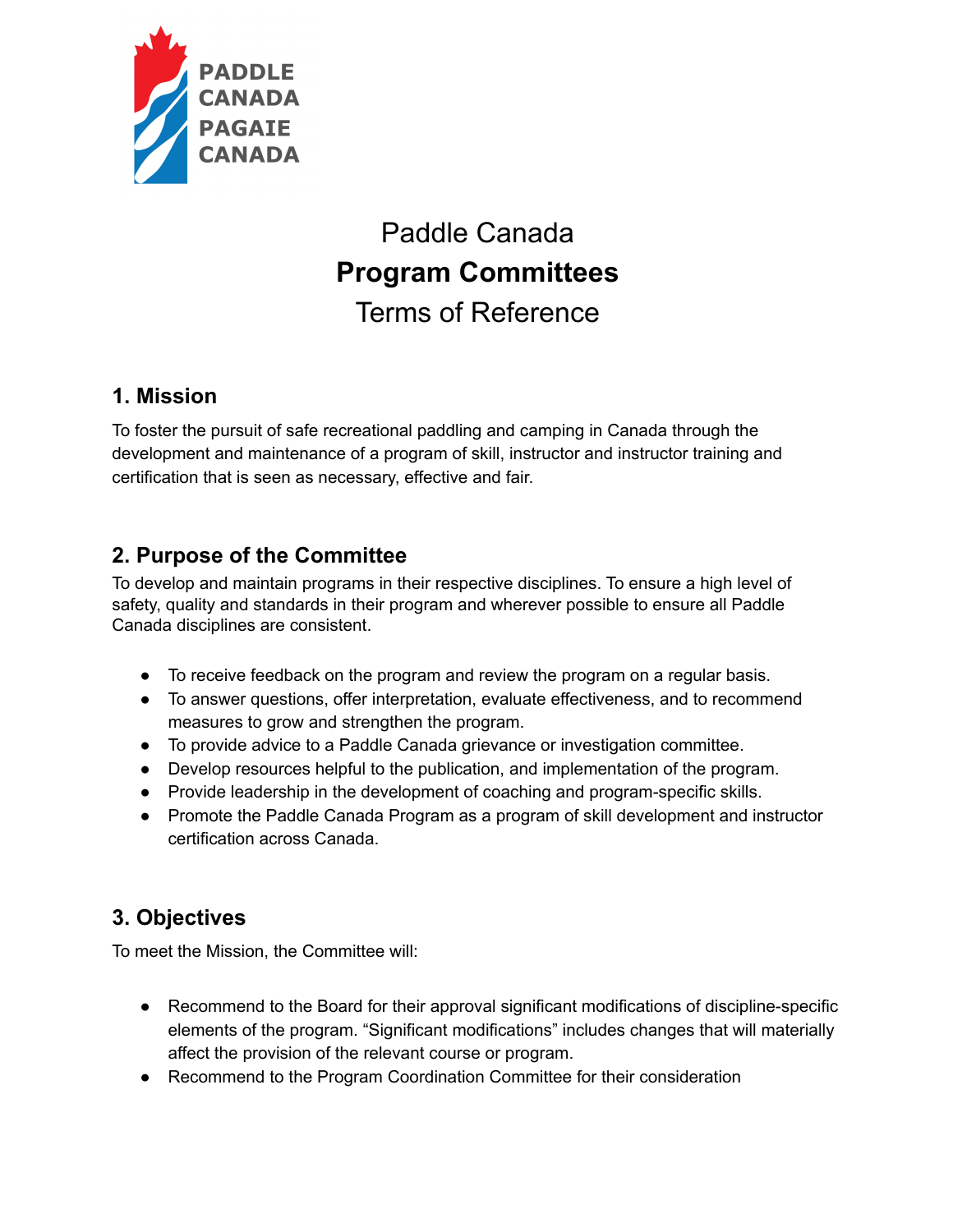modifications to organization-wide elements of the program.

- Make other modifications to the program, as deemed necessary by the committee.
- Review this terms of reference and recommend any changes the committee deems necessary to the Program Coordination Committee;
- Train new committee members on roles and responsibilities of membership on the committee;
- Conduct regular meetings;
- Submit a yearly work-plan to the Board that outlines the committee's goals for the coming year and how the committee intends to achieve those goals;
- Seek the opinions and feedback of instructors from outside the committee that are active in the use of the program with the aim of ensuring diversity of perspectives and assessing the impact of committee recommendation;
- Provide interpretation on the program to the national office when requested to do so
- Submit an annual report to the Annual General Meeting;
- Make recommendations to the board, when asked to do so, on a course of action when disputes arise concerning the use of the program including the granting of certifications;
- Minutes of meetings will be taken and all committee information will be retained by the committee, and copies of such submitted or otherwise made available to the national office on a quarterly basis.

## **4. Accountability**

The Committee is a standing committee of the Board of Directors of Paddle Canada and reports to the Board through the committee chair.

## **5. Composition**

The committee will consist of not more than eight voting members. At least six of the members will represent the instructors in the various regions of Canada. The Committee will annually determine how best to group the provinces and territories to ensure appropriate regional representation within their discipline. In addition, the membership of the Camping Program Committee will also fairly represent all of the paddling disciplines within Paddle Canada.

The Paddle Canada Executive Director will be an ex officio non-voting member of the committee.

#### **6. Chair**

The Chair shall be chosen by the committee members for a 3-year renewable term and will act as a neutral facilitator. In the case of a tie the chair will cast a deciding vote.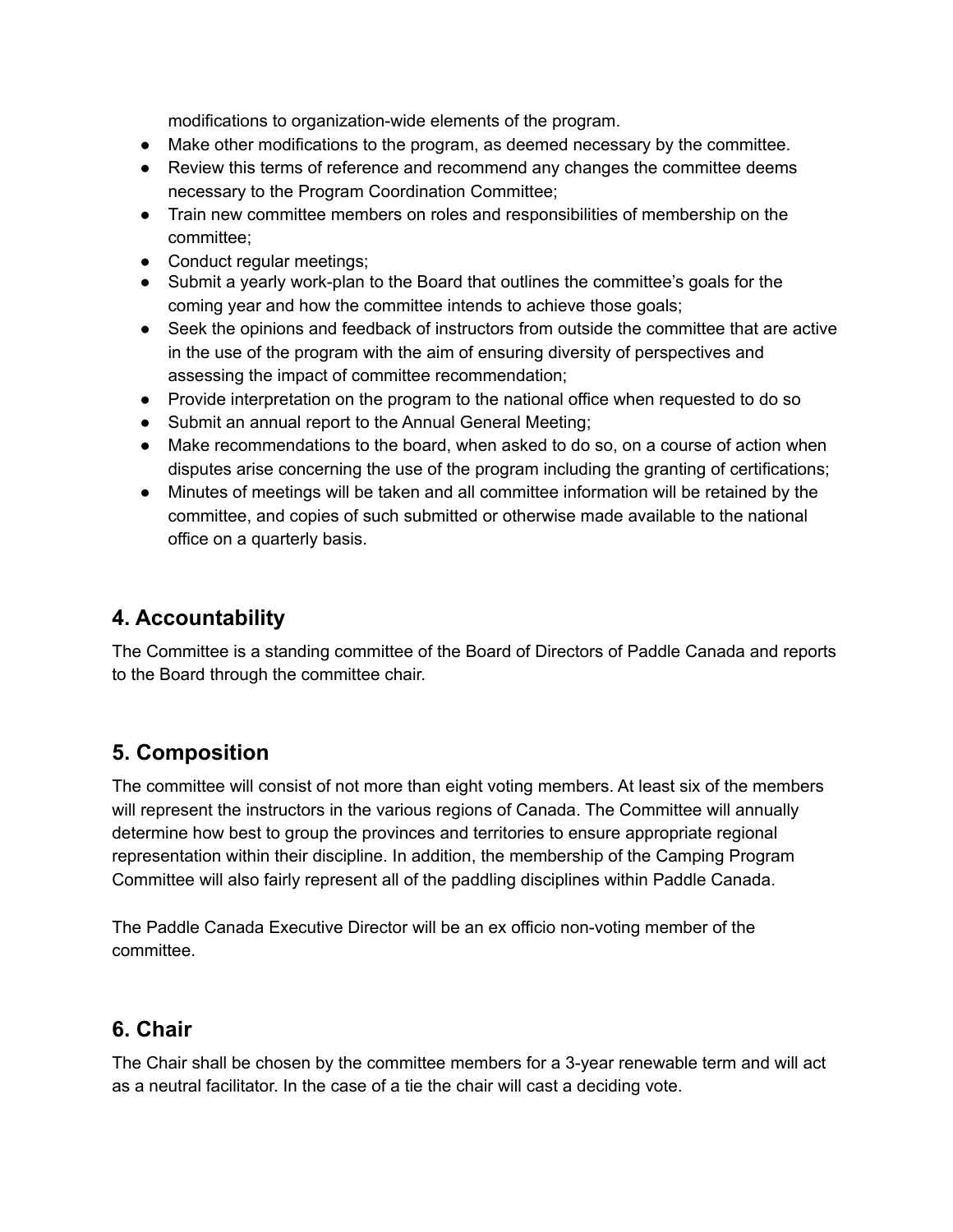#### **7. Qualifications for membership**

- Committee members must be members of Paddle Canada.
- Committee members must be actively instructing in the national program.
- Committee members must possess sufficient skill and experience to be able to contribute effectively to the work of the committee.
- It is preferred that Committee members hold instructor trainer status in the appropriate discipline.
- Committee members must actively endorse and promote the program.
- Committee members should act as leaders in the respective community and advocates of the national program.

#### **8. Duration of Term**

Committee members are appointed for a three year renewable term provided the member continues to be an active contributor to the committee (participates in a majority of meetings and discussions) and continues to meet the qualifications for membership, above.

Membership on the committee will be solicited from Paddle Canada Members active in the program. The Committee will review and choose the most appropriate nominee. Considerations should be made for the value of new perspectives when selecting committee members.

#### **9. Advisors and Sub-committees**

The committee may appoint advisors and sub-committees, as it sees fit, to expand the resources of the committee and support the national programs.

Advisors are not full committee members and therefore have no voting privileges. Advisors can provide advice, feedback, and opinion on committee deliberations and issues when requested. Advisor status is for a one-year renewable term and are not required to attend the committee meetings.

Sub-committees are struck as required to address specific tasks and to make recommendations to the committee. Sub-committees are dissolved when the task is complete.

## **10. Responsibilities of Committee Members**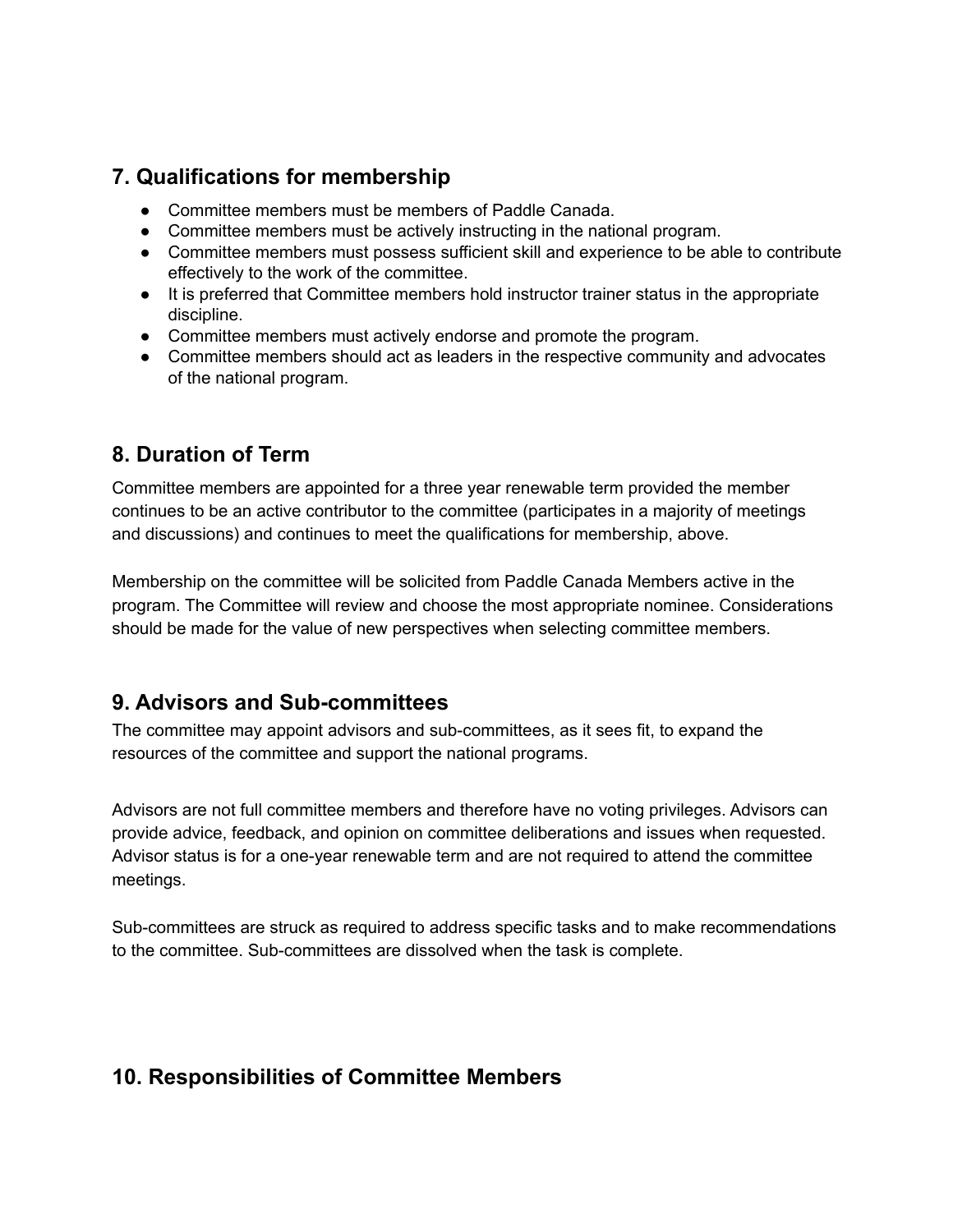- Committee members are expected to participate in all discussions of the committee.
- Committee members are expected to undertake a fair share of reasonable tasks and responsibilities as is appropriate for the functioning and progress of the committee.
- Committee members are expected to communicate and solicit feedback from instructors in their geographic region on relevant issues being discussed by the committee to ensure their region's concerns are adequately represented during committee deliberations.
- Committee members are expected to make decisions in the best interest of the national program.
- Committee members are expected to declare conflicts of interest (see conflict of interest reporting).
- Committee members are expected to be actively promoting and instructing in the national program.

# **11. Removal of Committee Members**

A committee member may resign from the committee by informing the Chair in writing.

If a committee member fails to respond to three requests for appropriate comment feedback or written reports from the Chairperson of the committee, without good reason, that committee member will have been deemed to have vacated their position. The Chair of the Committee will, in good faith, make contact with the committee member prior to a member vacating the position to ensure that other reasons are not impacting the decision not to participate. Committee members also have the responsibility to communicate with the Chair when they are unable to respond or participate in discussions.

A member may be removed from the committee, by a motion thereto carried by at least a 60% majority of the other committee members, if the member in question:

- Is not active in the committee (participates in at least 50% of meetings and discussions), or
- Demonstrates aggressive, demeaning or combative behaviour towards any other member of the committee, or
- No longer meets all the "qualifications for membership", as outlined above.

The policies in this section also apply to Advisors and Sub-Committee members.

## **12. Protocol/Decision-Making**

Committee members will endeavour to resolve any outstanding differences resulting from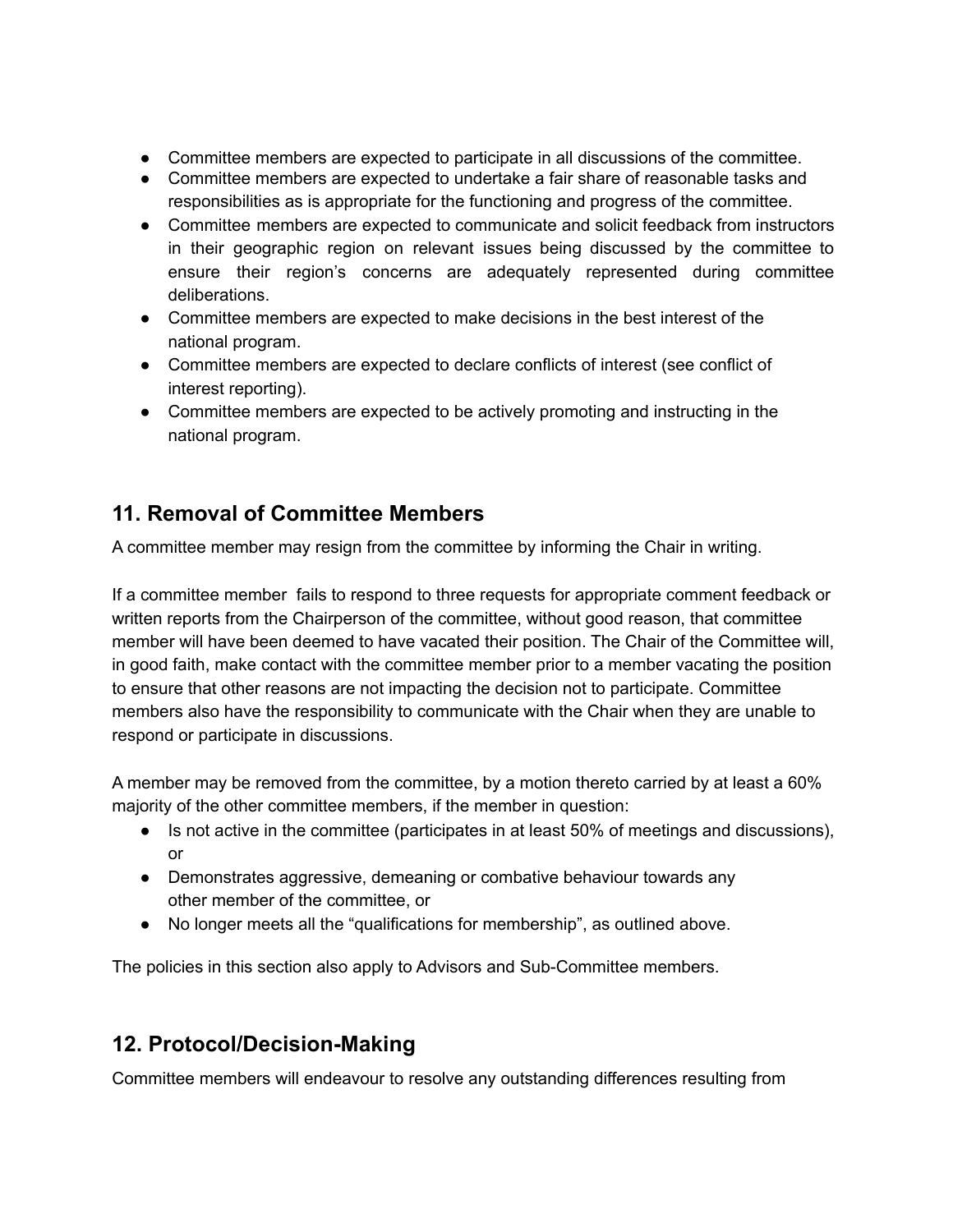objections and strive for consensus. Consensus is reached when all committee members agree with the decision. While consensus building is the best way to decide, voting may be appropriate where consensus cannot be reached. The Chair will cast the deciding vote in the case of a tie.

Electronic communication can replace meetings where deemed appropriate by the Chair. When electronic communication is used to vote on a proposal, any member who does not register their vote within a reasonable period (as communicated by the Chair - normally 7 days) shall be deemed to vote in the affirmative.

In order to carry on business, greater than 50% of the current members must be at the meeting or involved in the discussion (as is the case in electronic communication).

## **13. Meetings**

The timing and frequency of meetings will be at the discretion of the Chair with input from the committee but will be not less than semi-annually.

#### **14. Finances**

No member of the Committee shall receive remuneration for participating on the committee.

An annual budget for the committee will be submitted to the board by the Chair for the board's approval. Any expenditure of funds necessary to the function of the Committee shall be paid for by the National office.

# **15. Conflict of Interest Reporting**

All committee members shall declare at the start of a discussion, to the committee, any personal conflict of interest. This includes any situation in which he or she has competing professional, regional or personal interests that makes it difficult to fulfill his or her duty of impartially. Even if there is no evidence of improper actions, a conflict of interest can create an appearance of impropriety that can undermine confidence in that person, the committee, and the entire Paddle Canada organization.

# **16. Confidentiality**

Committee members shall respect the confidentiality of all confidential information or materials to which they have access. Any disclosure shall be limited to those who have a need to know.